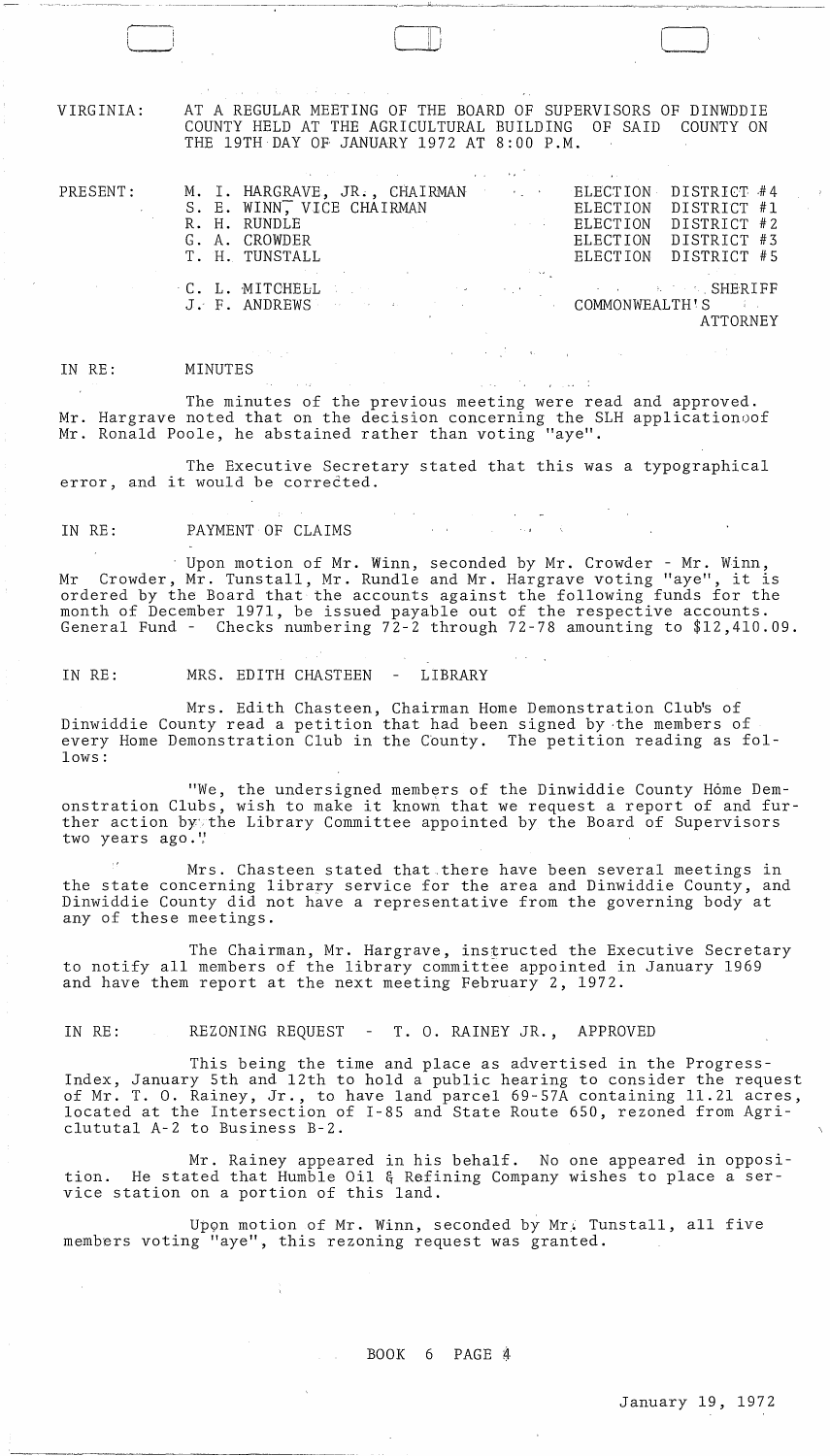IN RE: BARKSDALE OIL COMPANY - REZONING REQUEST APPROVED

This being the time and place as advertised in the Progress-Index, January 5th and 12th to hold a public hearing to consider therequest of Barksdale Oil Company to have land parcel 20-78B on the zoning maps, containing 1.38 acres, located across from the intersection of State Route 226 and Route 460 rezoned from Agricultural *A-2* to Business B-2.

position. parcel. Mr. Barksdale appeared in his behalf. No one appeared in op-He stated that he wishes to place a service station on this land

Upon motion of Mr. Winn, seconded by Mr. Tunstall, all 5 members voting "aye", the Board approved this rezoning request.

IN RE: REZONING REQUEST - CLIFTON D. COMER - DENIED

This being the time and place as advertised in the Progress-Index, January 5th and 12th to hold a public hearing to consider the request of Mr. Clifton D. Comer, to have land parcel 20A(1) Lots 43 through 49 on the zoning maps, located across U. S. # 1 from Eastside Elementary School, rezoned from Residential R-l to Agricultural *A-2.* 

Mr. Comer, his wife and daughter appeared in his behalf. No one appeared in opposition. Mr. Comer stated that he wishes to place a mobile home between his house and the house of his daughter so that his son might bive there and help him.

The concensus of opinion of the Board was that this was very much a case of spot zoning.

Upon motion of Mr Rundle, seconded by Mr. Tunstall, all five members voting "aye", the Board denied this rezoning request.

IN RE: REZONING REQUEST - CHANDLER BETHUNE - DENIED

This being the time and place as advertised in.the Progress-Index January 5th and Januarh 12th to hold a public hearing to consider the request of Mr. Chandler Bethune to have land parcel 35-73 on the zoning maps, located on Route 727 rezoned from Residential R-1 to Agricultural A-2 $_{2,1}$ .

Mr. Bethune and his son Joseph appeared in his behalf. No one appeared in opposition.

Mr. Bethune stated that his son Joseph wishes to place a mobile home on 1 acre of his property. The Board was of the opinion that even though this property was located in a strickly agricultural area that this was again spot zoning.

Upon motion of Mr. Winn, seconded by Mr. Crowder, all five members voting "aye", the Board denied this rezoning request.

IN RE: REZONING APPLICATION - GILBERT C. MARTIN - DENIED

This being the time and place as advertised in the Progress-Index, January 5th and January 12th to hold a public hearing to consider the request of Mr. Gilbert C. Martin, to have land parcel 21-20, 2l-22C, 22B,24 on the zoning maps, located at the West Corner of State Route 603 and 226, rezoned from REsidential R-1 to Business B-2 for a depth of 500 feet along<br>Route 226. The remainder of the property to be rezoned from Residential The remainder of the property to be rezoned from Residential R-1 to REsidential R-2.

Mr. Martin appeared in his behalf. The following people spoke in opposition. Mrs. Louise Hamner, ... Mr. Ralph Williams, Mr. Nelson Morton, Mr. Charles Jones, Mr. C. E. Goolsby, Mr. T. C. Hale, Mrs. Mary Sheffield, Mr. T. J. Houston, Mr. Jerry R. Jones and Mrs. Ann G. Scarborough.

Mr. Martin presented a layout of what he plans to do with the property. Business would be located along the front on Route 226, single family dwellings would be mid-way and multi-family dwellings at the rear of the property. From the sketch, the business would be very limited.

The oppositon centered around 2 facts. They just did not want business in the area for fear that it would drop the value of their property and that business would be an eye sore. They did not want multi-family dwellings in the area as there are none there now.

 $\begin{array}{ccc} \hline \hline \hline \hline \end{array}$ 

I ,

 $\Box$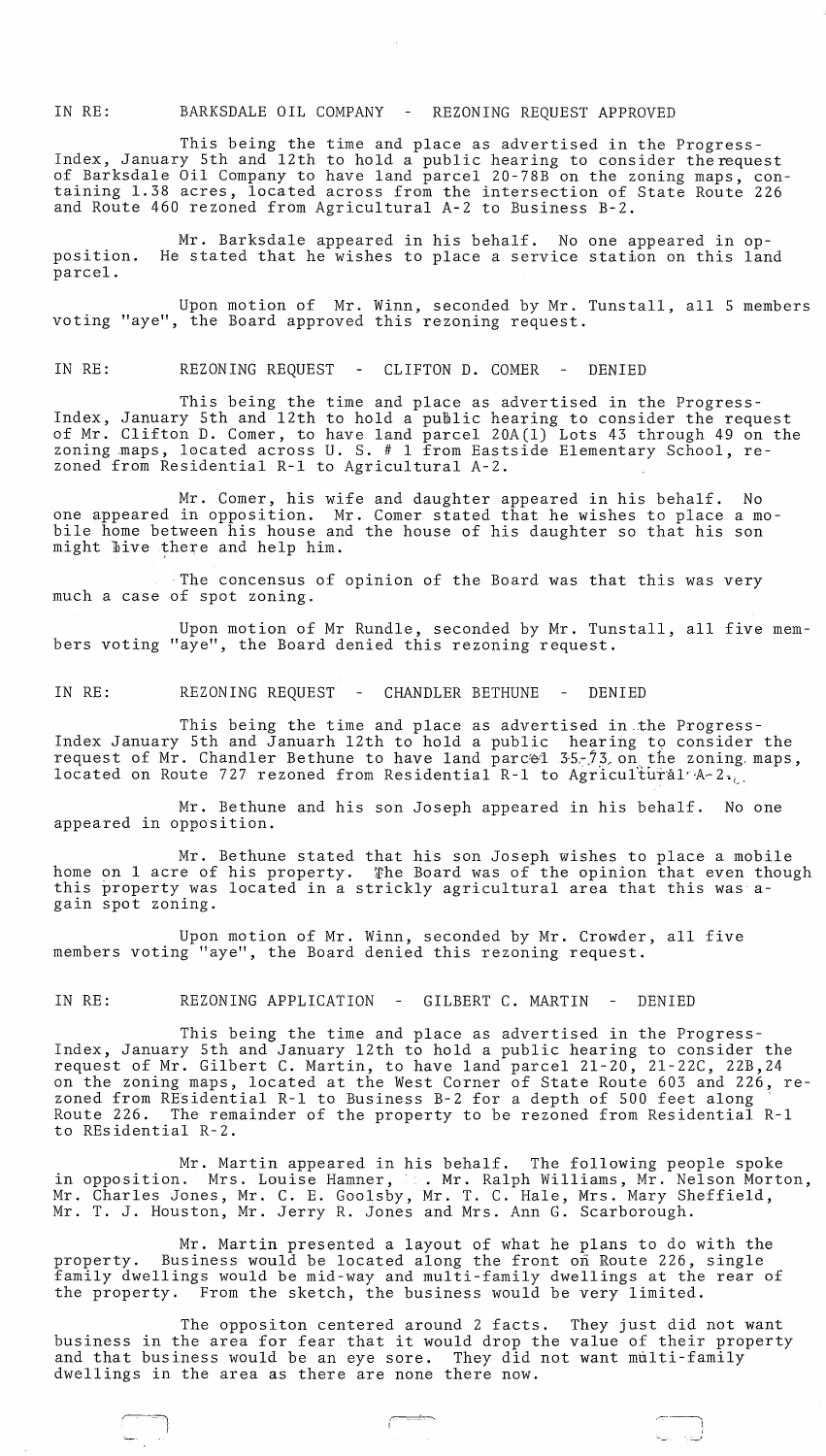Upon motion of Mr. Rundle, seconded by Mr. Crowder, the Board voted as follows to deny this rezoning' request: Mr. Rundle, Mr. Crowder and Mr. Tunstall "aye". Mr. Winn and Mr. Hargrave "nay".

II ) l ~ *\_\_ J* 

# IN RE: C.P.A. AUDIT 1971-72

Upon motion of Mr. Winn, seconded by Mr. Tunstall, all members voting "aye", the Board accepted the proposal of V. Lee Parker for the fiscal year 1971-72 to audit the books and accounts of the County at a cost of \$1,500.00.

IN RE: HEALTH COUNCIL - MEMBER CRATER PLANNING DISTRICT

Upon motion of Mr. Winn, seconded by Mr. Crowder, Mr. Tunstall was appointed the Board of Supervisors' member to the Crater Planning District Health Council.

Mr. Winn, Mr. Crowder, Mr. Rundle and Mr. Hargrave voting "aye". Mr. Tunstall abstained.

IN REL DINWIDDIE COUNTY RESCUE SQUAD - MR. LLOYD HODNETT

Mr. Lloyd Hodnett, Mr. Raymond Morris and Mr. William Edwards appeared before the Board to request the purchase of  $\tilde{z}$  rescue vehicles.

They proposed to buy two Ford Chassis for  $$7,334.40$  and 2 swab bodies for \$21,211.60. These two swab bodies could be removed from the present chassis and placed on new chassis. The chassis are expected to last about 2 years, the bodies about 10 years.

Mr. Hodnett stated it would take approximately 6 to 8 months to receive the swab bodies and asked.that the Board give them consideration as soon as possible. He further stated that the squad answered 90 calls per month and that the 2 present vehicles  $\epsilon_{\mathcal{S}\mathcal{S}\mathcal{X}}$  in excess of \$200.00 per month to maintain, and have in excess of 75,000 miles each.

Upon motion of Mr. Tunstall, seconded by Mr. Rundle, the Board authorized the purchase of 2 Ford chassis and 2 swab bodies, cost not to exceed \$28,700.00, and further that this purchase would be done in such a manner as not to jeopardize the receipt of matching funds from the State Highway Safety Commission. Mr. Tunstall, Mr. Rundle, Mr. Crowder, Mr. Hargrave and Mr. Winn voting "aye".

# IN RE: SCHOOL SUPERINTENDENT

Villa,

Mr. T. W. Newsom appeared before the Board to Discuss with the Board the education of the students in the annexed area for the year 1972-73 and the construction of the new school. It was agreed by Mr. Newsom, and Mr. Gilbert Martin, Chairman, School Board, and the Board of Supersom, and Mr. Gilbert Martin, Chairman, School Board, and the Board of Sup<br>visors to meet together at a later date so that these items might be dis-<br>cussed in detail.

## IN RE: DOG CLAIMS

Mr. A. W. Chappell presented two claims. for payment.

Upon motion of Mr. Winn, seconded by Mr. Tunstall, the claim of Mr. Daniel Andrews for \$5.00. - one goat was approved. Mr. Winn, Mr. Tunstall, Mr. Crowder, Mr. Rundle and Mr. Hargrave voting "aye".

Upon motion of Mr Tunstall, seconded by Mr. Winn, the claim of Rebecca Myrick for \$2.00 - two hens was approved. Mr. Tunstall, Mr. Winn Mr. Crowder, Mr. Rundle and Mr. Hargrave voting "aye".

## BOOK 6 PAGE 5